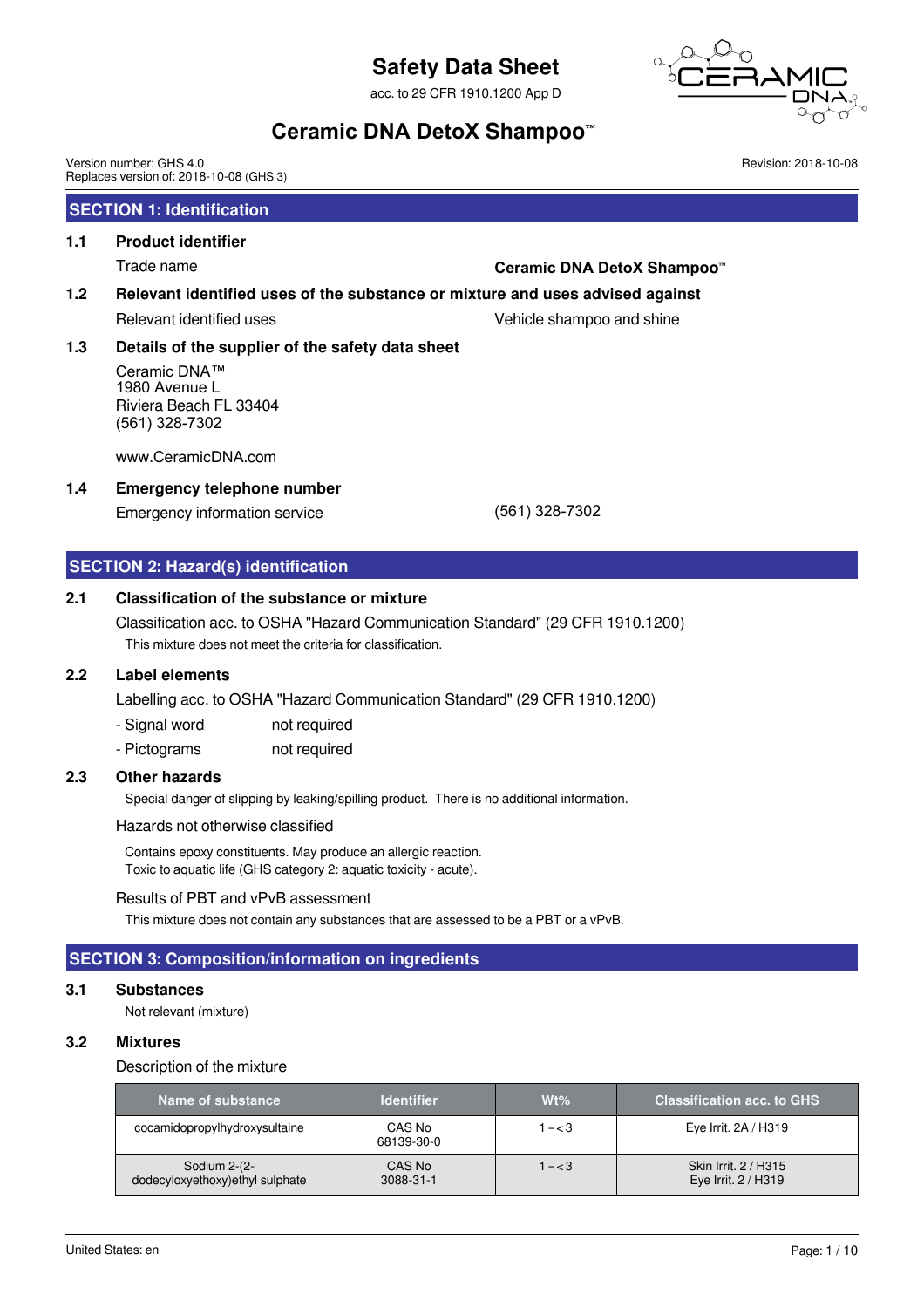acc. to 29 CFR 1910.1200 App D



# **Ceramic DNA DetoX Shampoo™**

Version number: GHS 4.0 Replaces version of: 2018-10-08 (GHS 3) Revision: 2018-10-08

For full text of abbreviations: see SECTION 16.

#### **SECTION 4: First-aid measures**

#### **4.1 Description of first- aid measures**

#### General notes

Do not leave affected person unattended. Remove victim out of the danger area. Keep affected person warm, still and covered. Take off immediately all contaminated clothing. In all cases of doubt, or when symptoms persist, seek medical advice. In case of unconsciousness place person in the recovery position. Never give anything by mouth.

#### Following inhalation

If breathing is irregular or stopped, immediately seek medical assistance and start first aid actions. Provide fresh air.

#### Following skin contact

Wash with plenty of soap and water.

#### Following eye contact

Remove contact lenses, if present and easy to do. Continue rinsing. Irrigate copiously with clean, fresh water for at least 10 minutes, holding the eyelids apart.

#### Following ingestion

Rinse mouth with water (only if the person is conscious). Do NOT induce vomiting.

#### **4.2 Most important symptoms and effects, both acute and delayed**

Symptoms and effects are not known to date.

#### **4.3 Indication of any immediate medical attention and special treatment needed**

none

#### **SECTION 5: Fire-fighting measures**

#### **5.1 Extinguishing media**

#### Suitable extinguishing media

Water spray, Alcohol resistant foam, BC-powder, Carbon dioxide (CO2)

#### Unsuitable extinguishing media

Water jet

#### **5.2 Special hazards arising from the substance or mixture**

#### Hazardous combustion products

Nitrogen oxides (NOx), Carbon monoxide (CO), Carbon dioxide (CO2)

#### **5.3 Advice for firefighters**

In case of fire and/or explosion do not breathe fumes. Co-ordinate firefighting measures to the fire surroundings. Do not allow firefighting water to enter drains or water courses. Collect contaminated firefighting water separately. Fight fire with normal precautions from a reasonable distance.

### **SECTION 6: Accidental release measures**

#### **6.1 Personal precautions, protective equipment and emergency procedures**

For non-emergency personnel

Remove persons to safety.

#### For emergency responders

Wear breathing apparatus if exposed to vapors/dust/aerosols/gases.

#### **6.2 Environmental precautions**

Keep away from drains, surface and ground water. Retain contaminated washing water and dispose of it.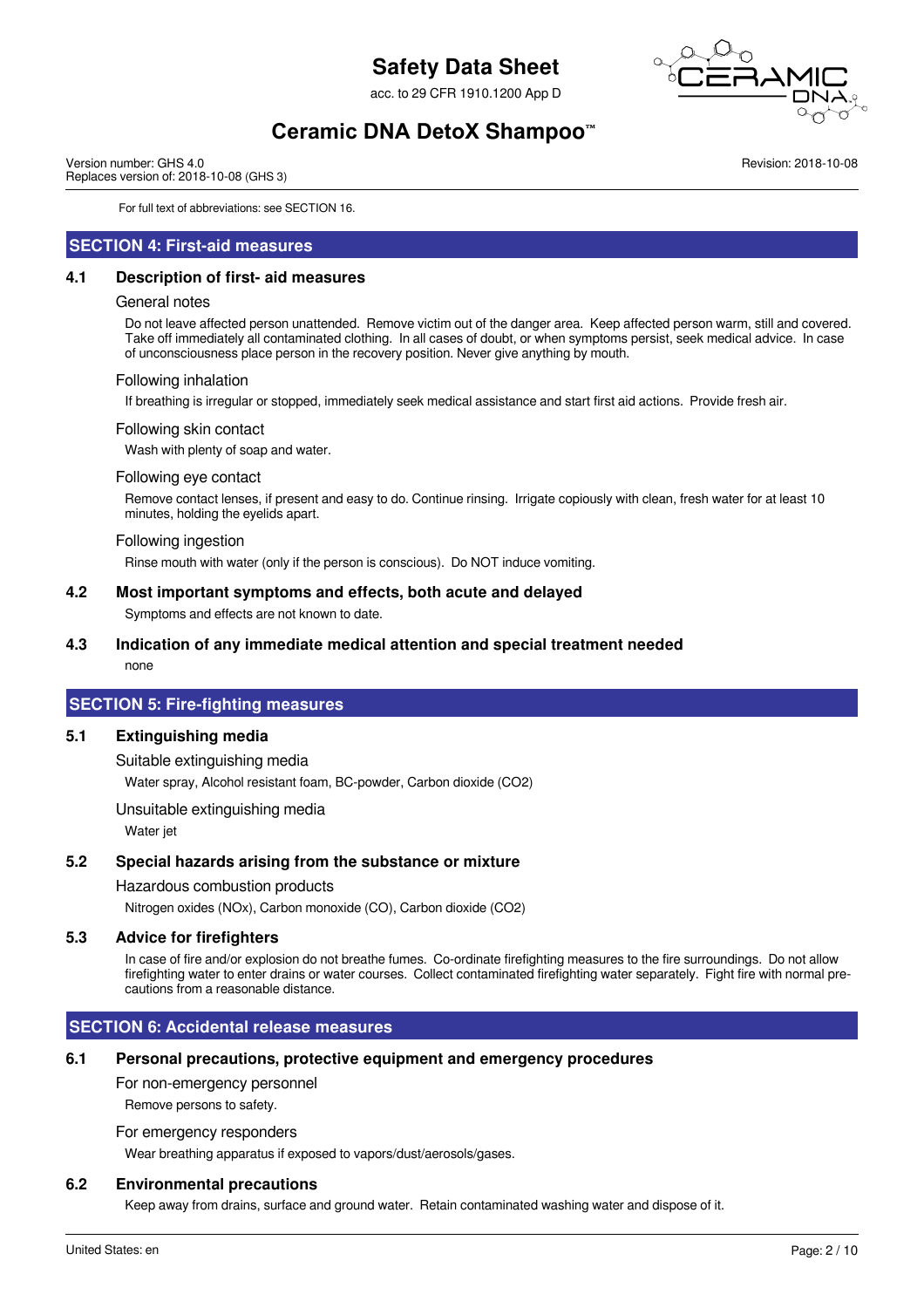acc. to 29 CFR 1910.1200 App D



# **Ceramic DNA DetoX Shampoo™**

Version number: GHS 4.0 Replaces version of: 2018-10-08 (GHS 3) Revision: 2018-10-08

### **6.3 Methods and material for containment and cleaning up**

Advices on how to contain a spill

Covering of drains

Advices on how to clean up a spill

Wipe up with absorbent material (e.g. cloth, fleece). Collect spillage: sawdust, kieselgur (diatomite), sand, universal binder

Appropriate containment techniques

Use of adsorbent materials.

Other information relating to spills and releases

Place in appropriate containers for disposal. Ventilate affected area.

#### **6.4 Reference to other sections**

Hazardous combustion products: see section 5. Personal protective equipment: see section 8. Incompatible materials: see section 10. Disposal considerations: see section 13.

#### **SECTION 7: Handling and storage**

#### **7.1 Precautions for safe handling**

Recommendations

- Measures to prevent fire as well as aerosol and dust generation

Use local and general ventilation. Use only in well-ventilated areas.

Advice on general occupational hygiene

Wash hands after use. Do not eat, drink and smoke in work areas. Remove contaminated clothing and protective equipment before entering eating areas. Never keep food or drink in the vicinity of chemicals. Never place chemicals in containers that are normally used for food or drink. Keep away from food, drink and animal feedingstuffs.

#### **7.2 Conditions for safe storage, including any incompatibilities**

Control of the effects

Protect against external exposure, such as

Frost

#### **7.3 Specific end use(s)**

See section 16 for a general overview.

#### **SECTION 8: Exposure controls/personal protection**

#### **8.1 Control parameters**

This information is not available.

| Relevant DNELs of components of the mixture            |                |               |                           |                                       |                   |                               |
|--------------------------------------------------------|----------------|---------------|---------------------------|---------------------------------------|-------------------|-------------------------------|
| Name of substance                                      | <b>CAS No.</b> | End-<br>point | <b>Threshold</b><br>level | Protection goal,<br>route of exposure | Used in           | <b>Exposure time</b>          |
| Sodium 2-(2-dodecyl-<br>oxyethoxy) ethyl sulph-<br>ate | 3088-31-1      | <b>DNEL</b>   | 1.102 mg/m <sup>3</sup>   | human, inhalatory                     | worker (industry) | chronic - systemic<br>effects |
| Sodium 2-(2-dodecyl-<br>oxyethoxy) ethyl sulph-<br>ate | 3088-31-1      | <b>DNEL</b>   | $0.625$ mg/kg<br>bw/day   | human, dermal                         | worker (industry) | chronic - systemic<br>effects |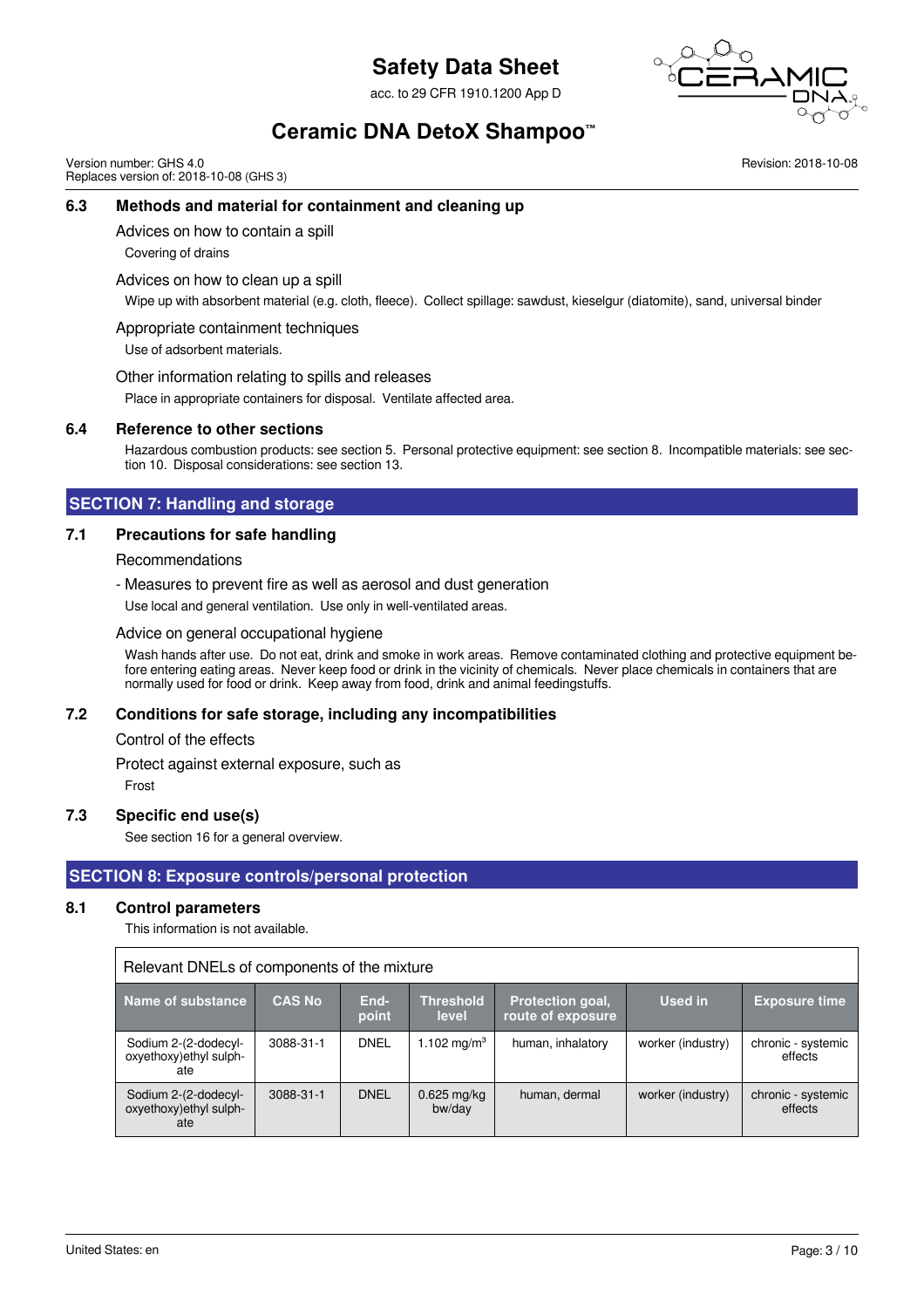acc. to 29 CFR 1910.1200 App D



# **Ceramic DNA DetoX Shampoo™**

Version number: GHS 4.0 Replaces version of: 2018-10-08 (GHS 3) Revision: 2018-10-08

| Relevant PNECs of components of the mixture            |               |               |                           |                       |                                     |                                 |
|--------------------------------------------------------|---------------|---------------|---------------------------|-----------------------|-------------------------------------|---------------------------------|
| Name of substance                                      | <b>CAS No</b> | End-<br>point | <b>Threshold</b><br>level | Organism              | <b>Environmental</b><br>compartment | <b>Exposure time</b>            |
| Sodium 2-(2-dodecyl-<br>oxyethoxy) ethyl sulph-<br>ate | 3088-31-1     | <b>PNEC</b>   | $0.086 \frac{mg}{l}$      | aquatic organisms     | freshwater                          | short-term (single<br>instance) |
| Sodium 2-(2-dodecyl-<br>oxyethoxy) ethyl sulph-<br>ate | 3088-31-1     | <b>PNEC</b>   | $0.009$ mg/               | aquatic organisms     | marine water                        | short-term (single<br>instance) |
| Sodium 2-(2-dodecyl-<br>oxyethoxy) ethyl sulph-<br>ate | 3088-31-1     | PNEC          | $0.861 \frac{mg}{l}$      | aquatic organisms     | water                               | intermittent re-<br>lease       |
| Sodium 2-(2-dodecyl-<br>oxyethoxy) ethyl sulph-<br>ate | 3088-31-1     | <b>PNEC</b>   | 588.9 $mg/1$              | aquatic organisms     | sewage treatment<br>plant (STP)     | short-term (single<br>instance) |
| Sodium 2-(2-dodecyl-<br>oxyethoxy) ethyl sulph-<br>ate | 3088-31-1     | PNEC          | 3,222 $mg/kq$             | aquatic organisms     | freshwater sedi-<br>ment            | short-term (single<br>instance) |
| Sodium 2-(2-dodecyl-<br>oxyethoxy) ethyl sulph-<br>ate | 3088-31-1     | <b>PNEC</b>   | 3,222 $mg/kq$             | aquatic organisms     | marine sediment                     | short-term (single<br>instance) |
| Sodium 2-(2-dodecyl-<br>oxyethoxy) ethyl sulph-<br>ate | 3088-31-1     | <b>PNEC</b>   | 1,527 $mg/kq$             | terrestrial organisms | soil                                | short-term (single<br>instance) |

## **8.2 Exposure controls**

Appropriate engineering controls

General ventilation.

Individual protection measures (personal protective equipment)

Eye/face protection

Wear eye/face protection.

Skin protection

#### - Hand protection

Wear suitable gloves. Chemical protection gloves are suitable, which are tested according to EN 374. Check leak-tightness/impermeability prior to use. In the case of wanting to use the gloves again, clean them before taking off and air them well. For special purposes, it is recommended to check the resistance to chemicals of the protective gloves mentioned above together with the supplier of these gloves.

#### - Other protection measures

Take recovery periods for skin regeneration. Preventive skin protection (barrier creams/ointments) is recommended. Wash hands thoroughly after handling.

#### Respiratory protection

In case of inadequate ventilation wear respiratory protection.

#### Environmental exposure controls

Use appropriate container to avoid environmental contamination. Keep away from drains, surface and ground water.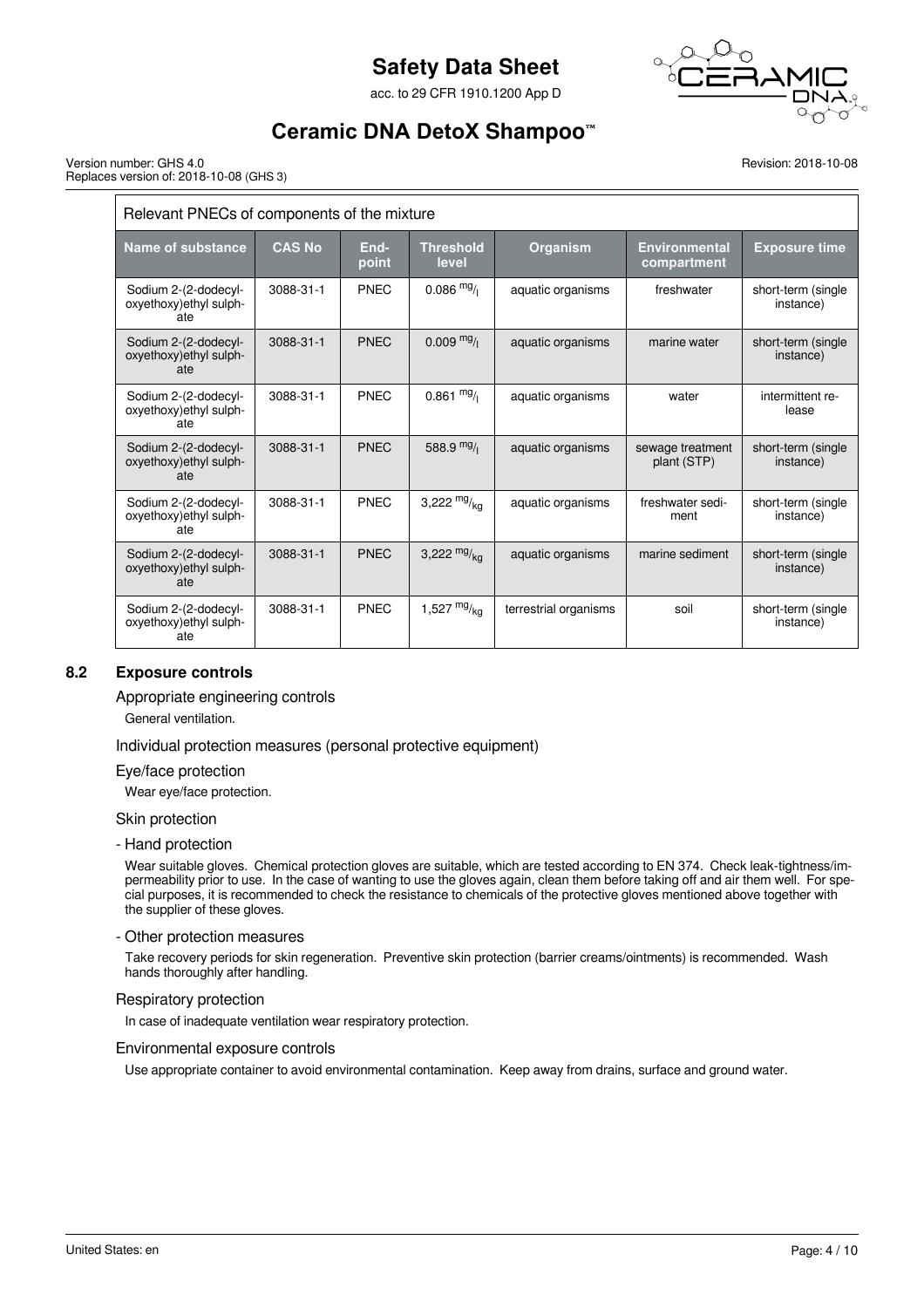acc. to 29 CFR 1910.1200 App D



# **Ceramic DNA DetoX Shampoo™**

Version number: GHS 4.0 Replaces version of: 2018-10-08 (GHS 3) Revision: 2018-10-08

# **SECTION 9: Physical and chemical properties**

## **9.1 Information on basic physical and chemical properties**

| <b>Appearance</b>                       |                                   |
|-----------------------------------------|-----------------------------------|
| Physical state                          | liquid (viscous)                  |
| Color                                   | pearlescent - light green         |
| Odor                                    | fruity - citrus                   |
| Other safety parameters                 |                                   |
| pH (value)                              | $7 - 7.5(25 °C)$                  |
| Melting point/freezing point            | not determined                    |
| Initial boiling point and boiling range | 100 °C                            |
| Flash point                             | not determined closed cup         |
| Evaporation rate                        | not determined                    |
| Flammability (solid, gas)               | not relevant, (fluid)             |
| <b>Explosive limits</b>                 | not determined                    |
| Vapor pressure                          | 31.69 hPa at 25 °C                |
| Density                                 | 1.033 $9/ml$                      |
| Vapor density                           | this information is not available |
| Solubility(ies)                         |                                   |
| - Water solubility                      | miscible in any proportion        |
| Partition coefficient                   |                                   |
| - n-octanol/water (log KOW)             | this information is not available |
| Auto-ignition temperature               | not determined                    |
| Viscosity                               | not determined                    |
| Explosive properties                    | none                              |
| Oxidizing properties                    | none                              |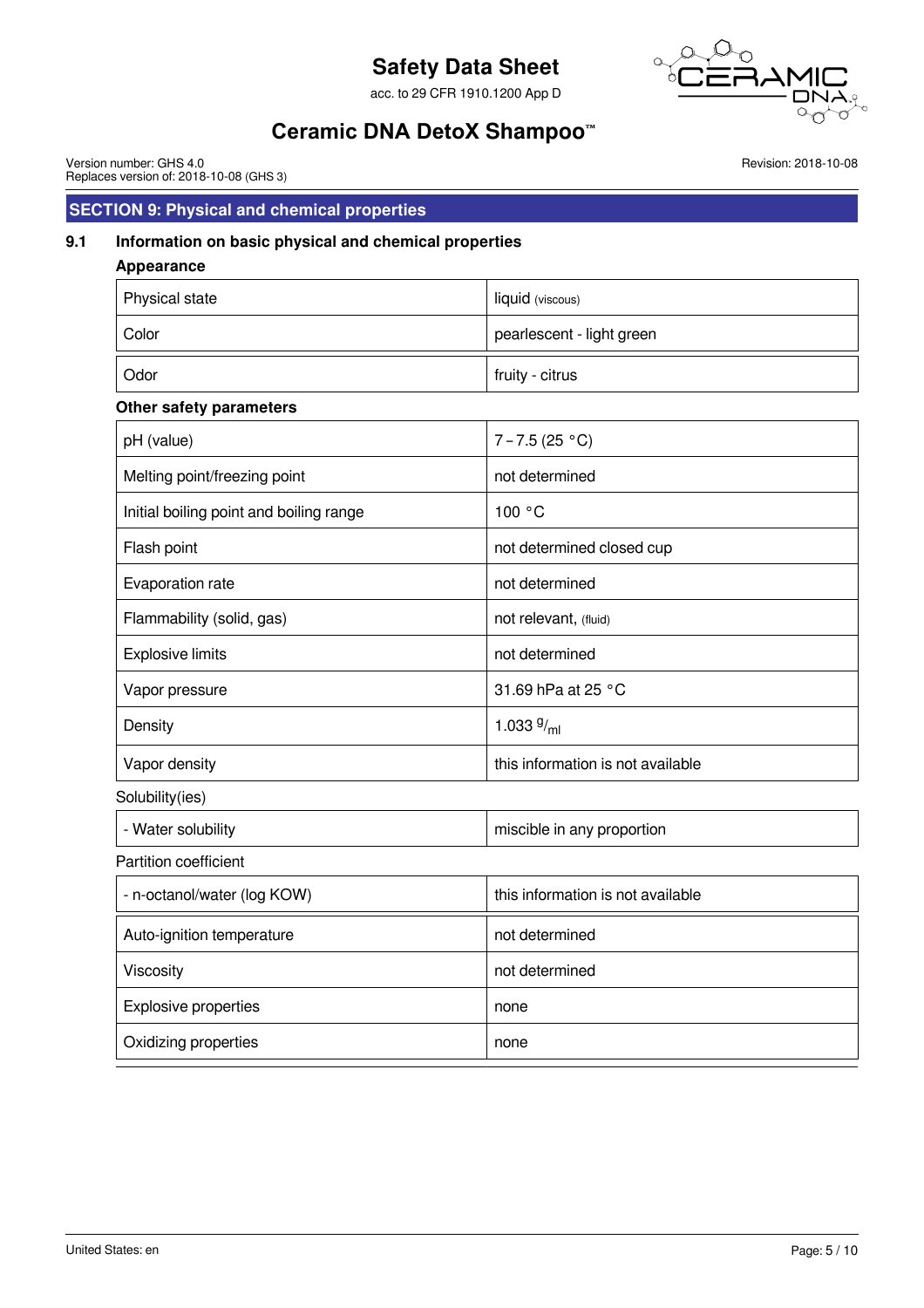acc. to 29 CFR 1910.1200 App D



Revision: 2018-10-08

# **Ceramic DNA DetoX Shampoo™**

Version number: GHS 4.0 Replaces version of: 2018-10-08 (GHS 3)

## **SECTION 10: Stability and reactivity**

#### **10.1 Reactivity**

Concerning incompatibility: see below "Conditions to avoid" and "Incompatible materials".

#### **10.2 Chemical stability**

The material is stable under normal ambient and anticipated storage and handling conditions of temperature and pressure.

### **10.3 Possibility of hazardous reactions**

No known hazardous reactions.

#### **10.4 Conditions to avoid**

There are no specific conditions known which have to be avoided.

#### **10.5 Incompatible materials**

**Oxidizers** 

#### **10.6 Hazardous decomposition products**

Reasonably anticipated hazardous decomposition products produced as a result of use, storage, spill and heating are not known. Hazardous combustion products: see section 5.

### **SECTION 11: Toxicological information**

#### **11.1 Information on toxicological effects**

Test data are not available for the complete mixture.

#### Classification procedure

The method for classification of the mixture is based on ingredients of the mixture (additivity formula).

## **Classification acc. to OSHA "Hazard Communication Standard" (29 CFR 1910.1200)**

This mixture does not meet the criteria for classification.

#### Acute toxicity

Shall not be classified as acutely toxic.

#### Skin corrosion/irritation

Shall not be classified as corrosive/irritant to skin.

#### Serious eye damage/eye irritation

Shall not be classified as seriously damaging to the eye or eye irritant.

#### Respiratory or skin sensitization

Contains epoxy constituents. May produce an allergic reaction.

#### Germ cell mutagenicity

Shall not be classified as germ cell mutagenic.

#### **Carcinogenicity**

Shall not be classified as carcinogenic.

#### Reproductive toxicity

Shall not be classified as a reproductive toxicant.

Specific target organ toxicity - single exposure Shall not be classified as a specific target organ toxicant (single exposure).

# Specific target organ toxicity - repeated exposure

Shall not be classified as a specific target organ toxicant (repeated exposure).

#### Aspiration hazard

Shall not be classified as presenting an aspiration hazard.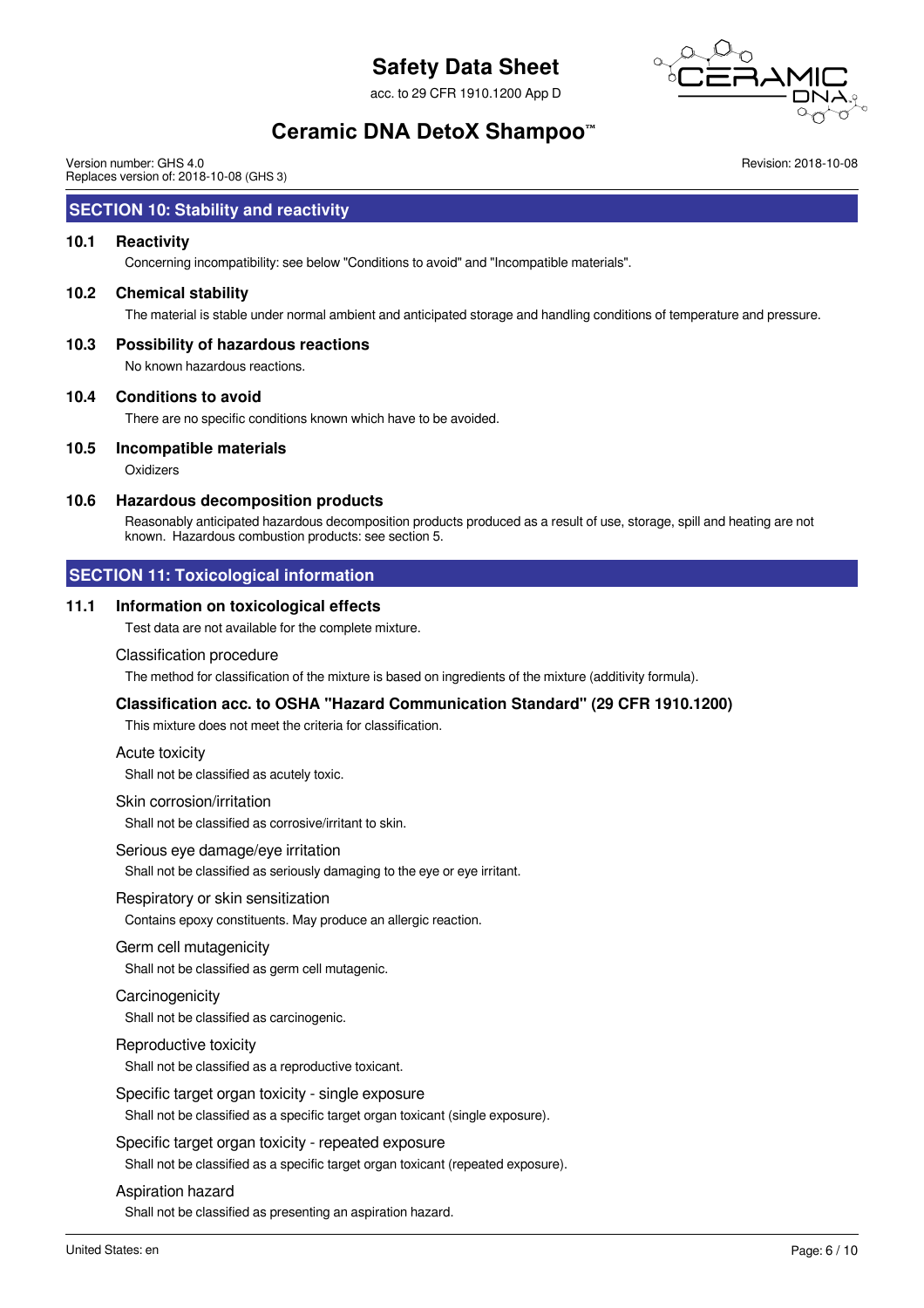acc. to 29 CFR 1910.1200 App D



# **Ceramic DNA DetoX Shampoo™**

Version number: GHS 4.0 Replaces version of: 2018-10-08 (GHS 3) Revision: 2018-10-08

# **SECTION 12: Ecological information**

#### **12.1 Toxicity**

Toxic to aquatic life.

| Aquatic toxicity (acute) of components of the mixture |               |                 |                        |                |                         |
|-------------------------------------------------------|---------------|-----------------|------------------------|----------------|-------------------------|
| <b>Name of substance</b>                              | <b>CAS No</b> | <b>Endpoint</b> | Value                  | <b>Species</b> | <b>Exposure</b><br>time |
| cocamidopropylhy-<br>droxysultaine                    | 68139-30-0    | LC50            | $1.7 - 2 \frac{mg}{l}$ | algae          | 72 h                    |
| cocamidopropylhy-<br>droxysultaine                    | 68139-30-0    | LC50            | $1.7 - 2$ mg/          | daphnia        | 48 h                    |
| cocamidopropylhy-<br>droxysultaine                    | 68139-30-0    | LC50            | 1.7 – 2 $mg/1$         | fish           | 96 h                    |

#### **12.2 Persistence and degradability**

Data are not available.

#### **12.3 Bioaccumulative potential**

Data are not available.

#### **12.4 Mobility in soil**

Data are not available.

**12.5 Results of PBT and vPvB assessment** Data are not available.

#### **12.6 Other adverse effects**

Endocrine disrupting potential None of the ingredients are listed.

#### **SECTION 13: Disposal considerations**

#### **13.1 Waste treatment methods**

Sewage disposal-relevant information

Do not empty into drains. Avoid release to the environment. Refer to special instructions/safety data sheets.

#### Waste treatment of containers/packages

Completely emptied packages can be recycled. Handle contaminated packages in the same way as the substance itself.

#### **Remarks**

Please consider the relevant national or regional provisions. Waste shall be separated into the categories that can be handled separately by the local or national waste management facilities.

#### **SECTION 14: Transport information**

## **14.1 UN number** Not subject to transport regulations

- **14.2 UN proper shipping name** not relevant
- **14.3 Transport hazard class(es)** none
- **14.4 Packing group not relevant**
- 

**14.5 Environmental hazards non-environmentally hazardous acc. to the dangerous** goods regulations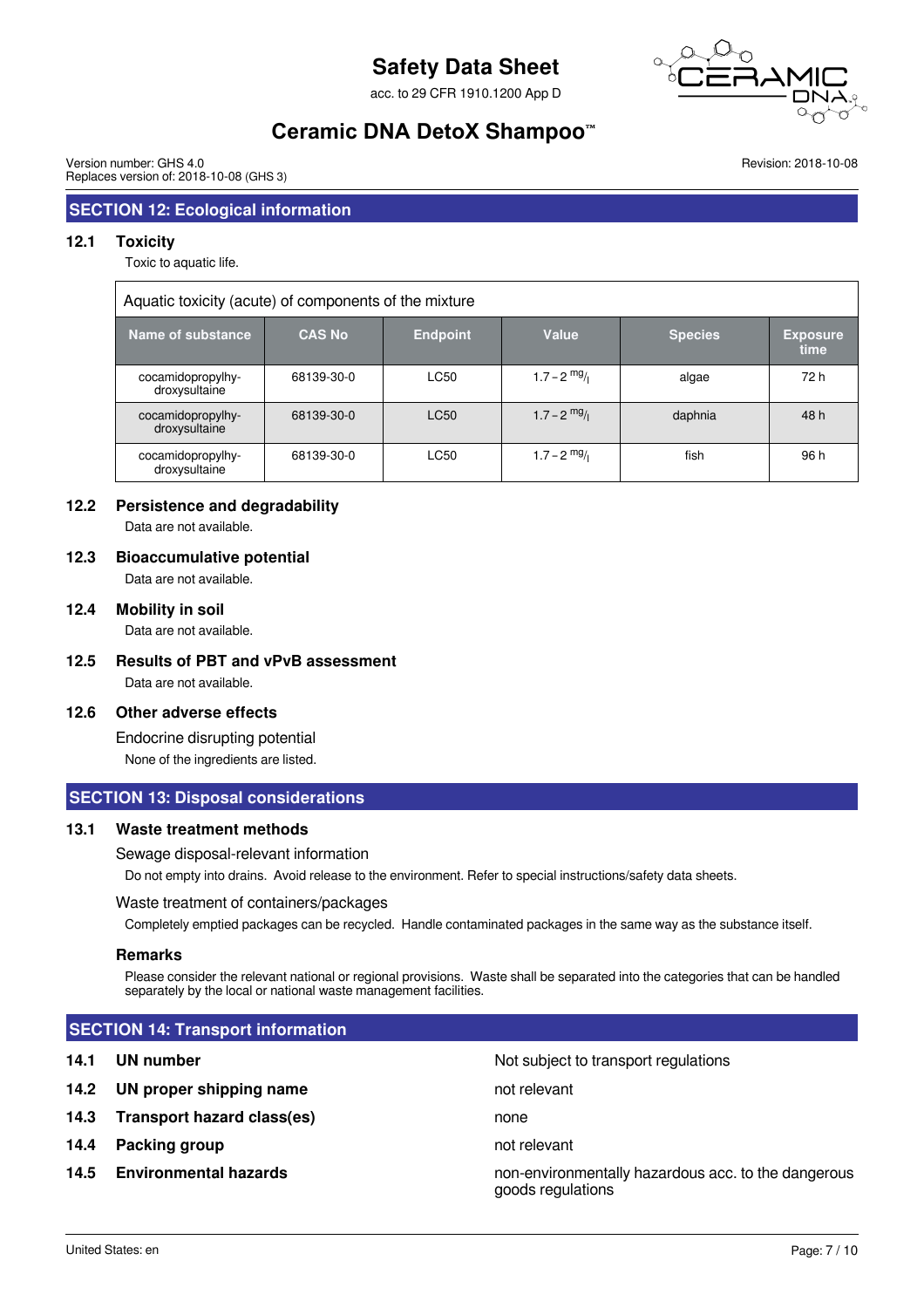acc. to 29 CFR 1910.1200 App D



# **Ceramic DNA DetoX Shampoo™**

Version number: GHS 4.0 Replaces version of: 2018-10-08 (GHS 3) Revision: 2018-10-08

## **14.6 Special precautions for user**

There is no additional information.

#### **14.7 Transport in bulk according to Annex II of MARPOL and the IBC Code**

The cargo is not intended to be carried in bulk.

#### **Information for each of the UN Model Regulations**

#### **Transport of dangerous goods by road or rail (49 CFR US DOT)**

Not subject to transport regulations.

# **International Maritime Dangerous Goods Code (IMDG)**

Not subject to IMDG.

#### **International Civil Aviation Organization (ICAO-IATA/DGR)**

Not subject to ICAO-IATA.

## **SECTION 15: Regulatory information**

# **15.1 Safety, health and environmental regulations specific for the product in question National regulations (United States)**

## 15.1.5 **California Environmental Protection Agency (Cal/EPA): Proposition 65 - Safe Drinking Water and**

0.6 **Toxic Enforcement Act of 1987**

| Proposition 65 List of chemicals |                        |               |                |                |                                     |
|----------------------------------|------------------------|---------------|----------------|----------------|-------------------------------------|
| <b>Name of substance</b>         | Name acc. to inventory | <b>CAS No</b> | $Wt\%$         | <b>Remarks</b> | <b>Type of</b><br>the tox-<br>icity |
| ethylene oxide                   | ethylene oxide         | $75-21-8$     | 0.0000421<br>6 |                | cancer                              |
| ethylene oxide                   | ethylene oxide         | $75-21-8$     | 0.0000421<br>6 |                | female                              |
| ethylene oxide                   | ethylene oxide         | $75-21-8$     | 0.0000421<br>6 |                | develop-<br>mental,<br>male         |
| 1.4-dioxane                      | 1,4-dioxane            | 123-91-1      | 0.0004216      |                | cancer                              |

# **Industry or sector specific available guidance(s)**

## **NPCA-HMIS® III**

Hazardous Materials Identification System. American Coatings Association.

| <b>Category</b>     | <b>Rating</b> | <b>Description</b>                                                                                                                                            |
|---------------------|---------------|---------------------------------------------------------------------------------------------------------------------------------------------------------------|
| Chronic             |               | chronic (long-term) health effects may result from repeated overexposure                                                                                      |
| <b>Health</b>       |               | no significant risk to health                                                                                                                                 |
| Flammability        |               | material that must be preheated before ignition can occur                                                                                                     |
| Physical hazard     |               | material that is normally stable, even under fire conditions, and will not react with water,<br>polymerize, decompose, condense, or self-react. Non-explosive |
| Personal protection |               |                                                                                                                                                               |

#### **NFPA® 704**

National Fire Protection Association: Standard System for the Identification of the Hazards of Materials for Emergency Response (United States).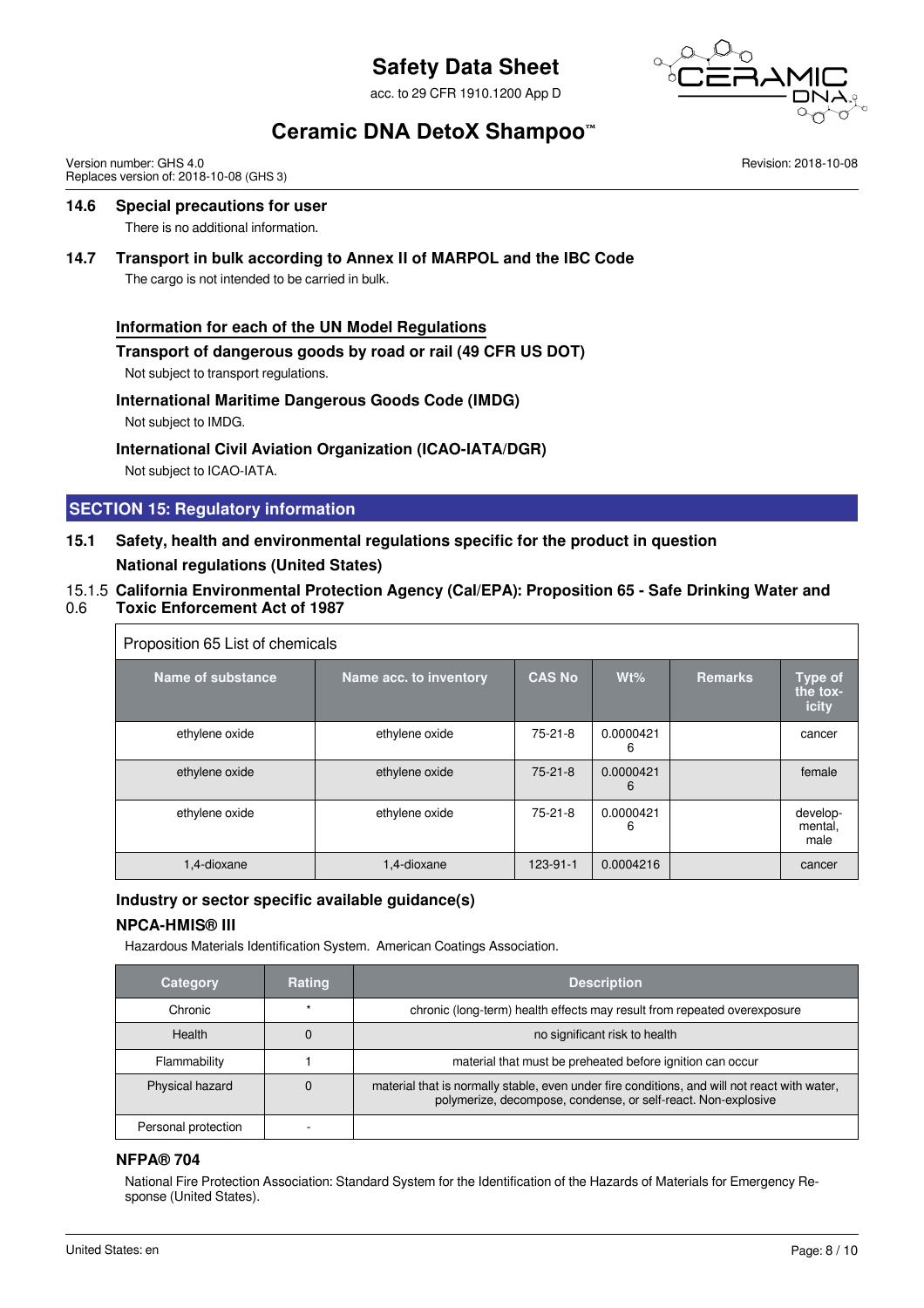acc. to 29 CFR 1910.1200 App D



# **Ceramic DNA DetoX Shampoo™**

Version number: GHS 4.0 Replaces version of: 2018-10-08 (GHS 3) Revision: 2018-10-08

| <b>Category</b> | Degree of<br>hazard | <b>Description</b>                                                                                               |
|-----------------|---------------------|------------------------------------------------------------------------------------------------------------------|
| Flammability    |                     | material that must be preheated before ignition can occur                                                        |
| <b>Health</b>   | $\Omega$            | material that, under emergency conditions, would offer no hazard beyond that of ordinary<br>combustible material |
| Instability     |                     | material that is normally stable, even under fire conditions                                                     |
| Special hazard  |                     |                                                                                                                  |

#### **National inventories**

| <b>Country</b> | <b>Inventory</b> | <b>Status</b>                  |
|----------------|------------------|--------------------------------|
| CA             | DSL              | not all ingredients are listed |
| EU             | REACH Reg.       | not all ingredients are listed |
|                |                  |                                |

**Legend** 

DSL Domestic Substances List (DSL) REACH Reg. REACH registered substances

#### **15.2 Chemical Safety Assessment**

Chemical safety assessments for substances in this mixture were not carried out.

## **SECTION 16: Other information, including date of preparation or last revision**

#### **Indication of changes (revised safety data sheet)**

| <b>Section</b> | Former entry (text/value)                                                                                                                                  | <b>Actual entry (text/value)</b>                                                                                                    | Safety-<br>relevant |
|----------------|------------------------------------------------------------------------------------------------------------------------------------------------------------|-------------------------------------------------------------------------------------------------------------------------------------|---------------------|
| 2.3            |                                                                                                                                                            | Hazards not otherwise classified:<br>change in the listing (table)                                                                  | yes                 |
| 11.1           | Respiratory or skin sensitization:<br>Shall not be classified as a respiratory or skin sens-<br>itizer.                                                    | Respiratory or skin sensitization:<br>Contains epoxy constituents. May produce an aller-<br>gic reaction.                           | yes                 |
| 15.1           | Superfund Amendment and Reauthorization Act<br>(SARA TITLE III)                                                                                            |                                                                                                                                     | yes                 |
| 15.1           | The List of Extremely Hazardous Substances and<br>Their Threshold Planning Quantities (EPCRA Sec-<br>tion 302, 304):<br>none of the ingredients are listed |                                                                                                                                     | yes                 |
| 15.1           | Clean Air Act:<br>none of the ingredients are listed                                                                                                       |                                                                                                                                     | yes                 |
| 15.1.50.6      |                                                                                                                                                            | California Environmental Protection Agency (Cal/<br>EPA): Proposition 65 - Safe Drinking Water and<br>Toxic Enforcement Act of 1987 | yes                 |
| 15.1.50.6      |                                                                                                                                                            | Proposition 65 List of chemicals:<br>change in the listing (table)                                                                  | yes                 |

**Abbreviations and acronyms**